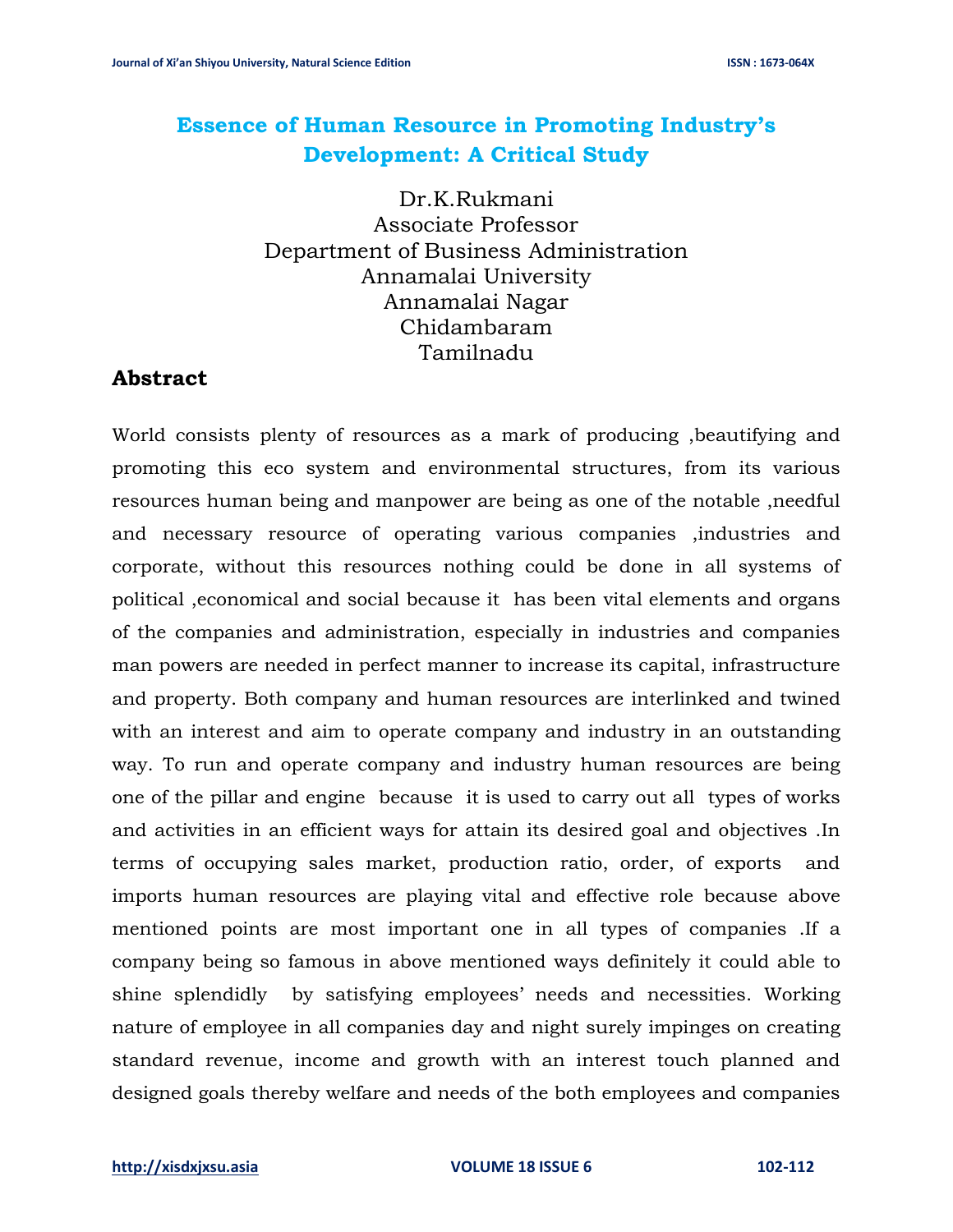could be accomplished efficiently .In existing organs and recourses of the company and industry human resources are being most essential and important one in terms of deciding, determining and developing industries' needs and growth. Through human resources important decisions, policy and programmes are arranged to attain and catch desired marketing and sales strategy. For propel company 's needs and make progress in sales ,production and manufacturing human resources are playing vital role and important to accomplish all types of work ,commitment and work load, by implementing planed goals and polices with an interest and aim to compete in international market and domestic market though there were various competitor to overcome menaces company. The best manpower and human resources in companies are determining the best and supper growth of its products without lapse and mistakes. Owners of company and industry are being carefree and happy by believing all hard work off all employees and workers because company protects its workers from all their personal and revenue shortages problems according its proportional growth. In best company and industry managing directors will provide all types of privileges to its employees and workers because they are most important and paramount elements of company's growth .Both companies and employees are being roadway and bridge of companies and industries growth with an ambition to reach and travel its well planned concrete goal. All types of goal, ambitions, achievements, success, needs, consignments, commitments and strategy would be achieved through employee's day and night hard works in regular scenario, life, career, surety and security of company's growth could be achieved neatly and effectively when human resources put its effervescent role in their works.

**Keywords:** Importance of HR, Essence, Development, Growth Rate, Income multiplication and Company's improvements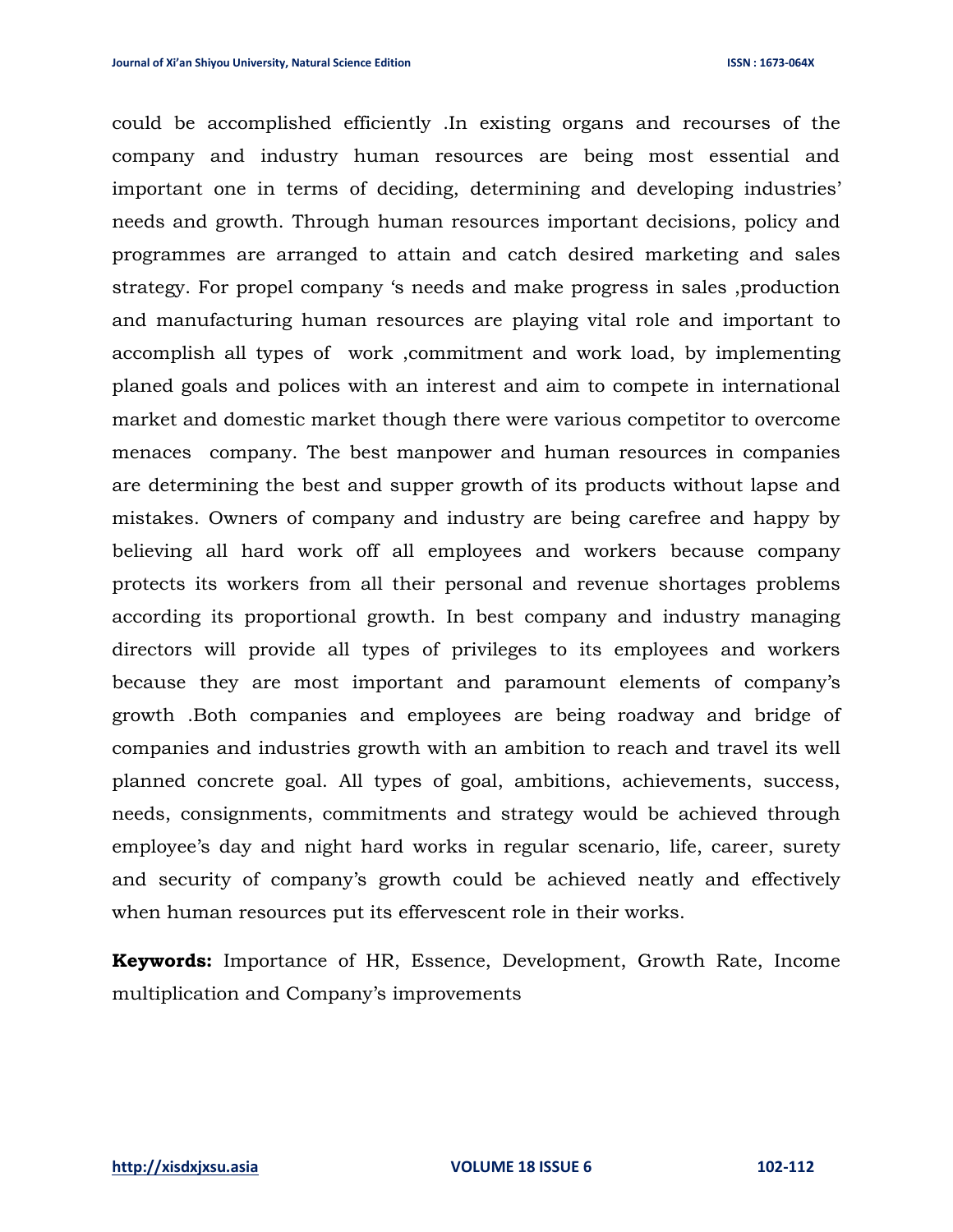### **Profile of the Study**

Even in family man power is most powerful and needful one to do work, carry out certain polices ,overcome all known and unknown challenges ,its help and presence have been most necessary and essential one from family to administration because family makes administration makes polity and polity makes polices through this governance and administration are executed for protect people. To recruit manpower company's authority human resources agency follows certain norms and procedures ,that procedure is candidate ,workers must have an aptitude and interest to his desired job with desired education qualification .based on fixed ,established and designed qualification and norms candidates are selected to fill up vacancies according the company nature of job because to do various job in multiple companies human resource agency have to recruit resembling to fallen vaccines if so, workers are able to execute their works and commitments without any mistakes and error. In all administration human resource is being epicentre and heart of administrative success ,victories and famous ,through that company able to carry out its menace task and challenges which falls at its market competition .Generally market system has been most famous one in determining company success and development ,for which manpower agency recruits suitable and relevant people to occupy fallen vacancies for accomplish their task which given by their authority .In simple and laconic human resources are striving ,moving and pulling the company's development and growth by facing various changelings and menace of their opposite company's marketing strategy. In terms of breaking away, overcome and conquer the challenges and menace of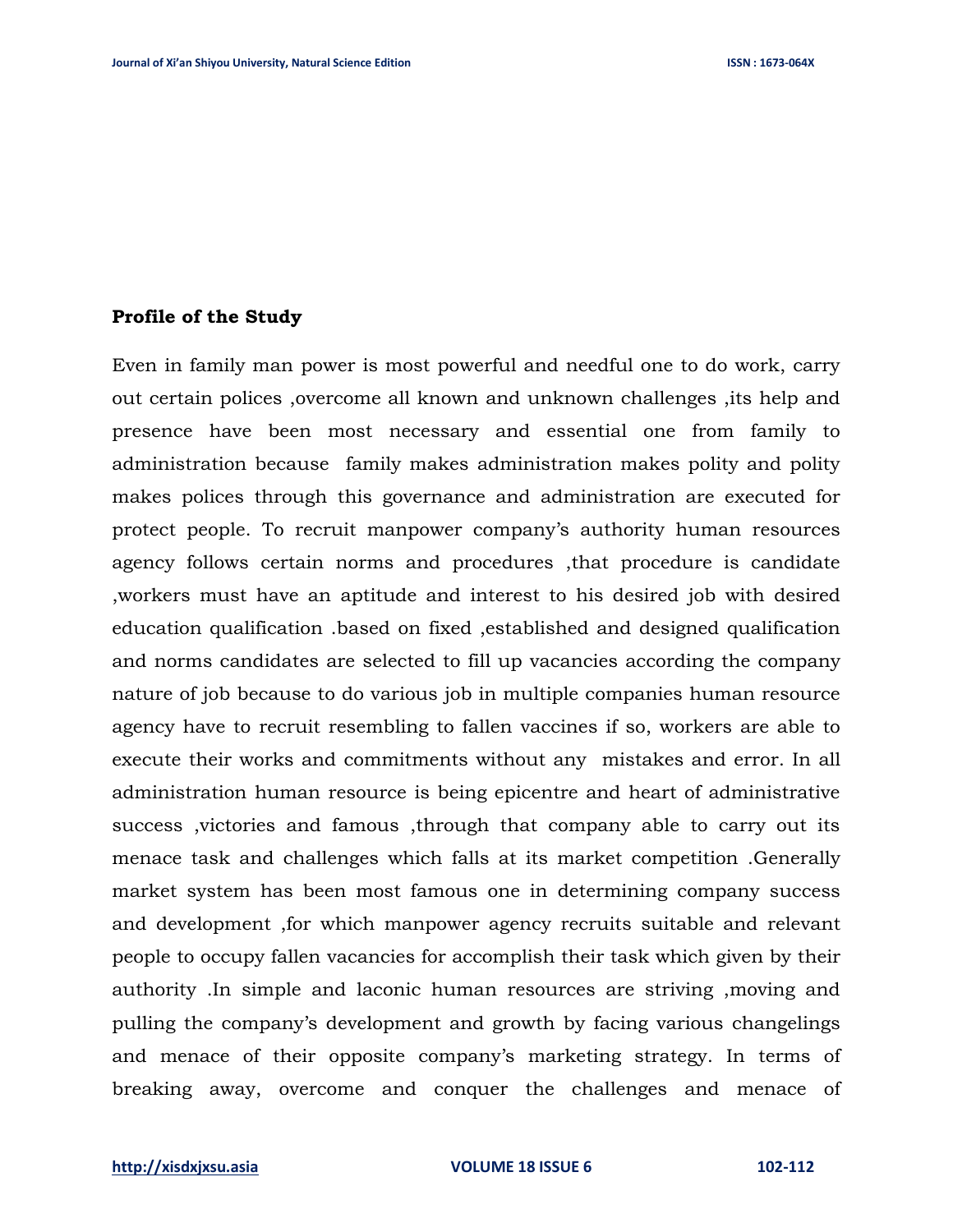company's marketing challenges posed by other company human resource are most useful in this scene because it helps and cooperate with management authority to produce quality materials and attractive materials at nominal and affordable rate as customer able buy beyond their habitually purchasing materials .To penetrate and perforate the opposite company's marketing challenges and strategy manpower works lot and hard in a company with an interest to occupy and annihilate opposite company's product presence in general market .If both company and manpower get tighter success ,reward ,award, popularity ,famous ,peculiarity ,unique achievements ,invention and victory would come to reach their destiny of high growth, popularity ,development and improvements in extending and selling their products without popular praises .So, manpower has been engine and core part of the company system thereby employees benefits' ,bonus ,award ,gift ,ESI PF and other allowances are being provided by the companies.

Human resources must be considered both from the angle of assets as well as the liabilities connected with the attainment of economic development. For the attainment of economic development, proper utilization of both natural as well as human resources is very much essential. Proper utilization of natural endowments and the level of production of national wealth depend very much on the extent and efficiency of human resources. But too much population will again eat up all the fruits of development. Thus from the point of view of economic welfare, it is quite essential to study human resources in detail. It should be equally stressed that human beings are the vital instrument of production and at the same time, fruits of all economic activities are rested on the betterment of conditions of living of human beings. Thus in view of its importance, it is quite essential to know both in quantitative and qualitative terms, the size, rate of growth, the composition, distribution and all other demographic features of population of India.

#### **Proper Utilization of Resources:**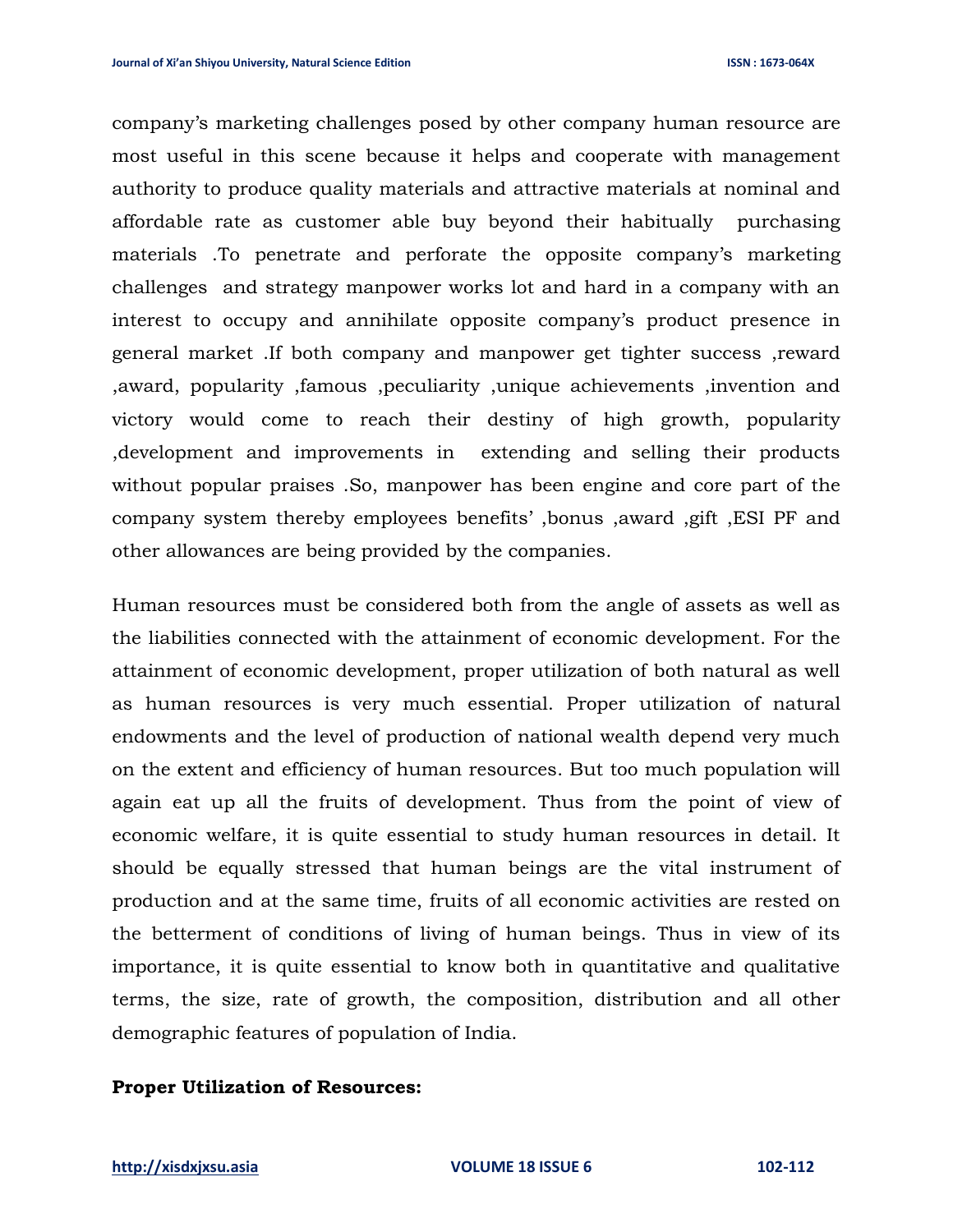Human resources are considered important type of resources for attaining economic development of a country. Among various types of resources, human resources are the most active type of resources. Qualitative and quantitative development of human resources is very much required for the proper utilization of natural resources of the country. Thus the human capital formation according to Prof. Meier is "the process of acquiring and increasing the number of persons who have skills, education and experience which are critical for the economic and political development of the country. Increased Productivity: Human capital has been playing an important role in the economic development of a country. Schultz, Kenderick and Harbison have made some important studies recently so as to point out that a major part of the growth of national output in USA can be attributed to increased productivity which has been mostly realized out of capital formation.

In this connection Prof. Galbraith was of the view that "we now get the larger part of industrial growth not from more capital investment but from investment in men and improvements brought about by improved men." Slow growth in underdeveloped countries is mostly resulted from lack of investment in human capital. These countries are suffering from lack of critical skills required for its industrial sector and also face the problem of surplus labour force in its farm sector. Thus human capital formation is very much required for the economic development of the underdeveloped countries. In this connection, Prof. Myint observes that, "It is now increasingly recognized that many UDCs may be held back, not so much by a shortage of savings as by a shortage of skills and knowledge resulted in a limited capacity of their organizational framework to absorb capital in productive investment." Thus the underdeveloped countries are suffering from shortage of technically trained and highly skilled and educated persons and the developed countries are maintaining high level of investment on the development of manpower resources. Accordingly Prof. Meier observed that, "While investment in human beings has been a major source of growth in advanced countries, the negligible amount of human investment in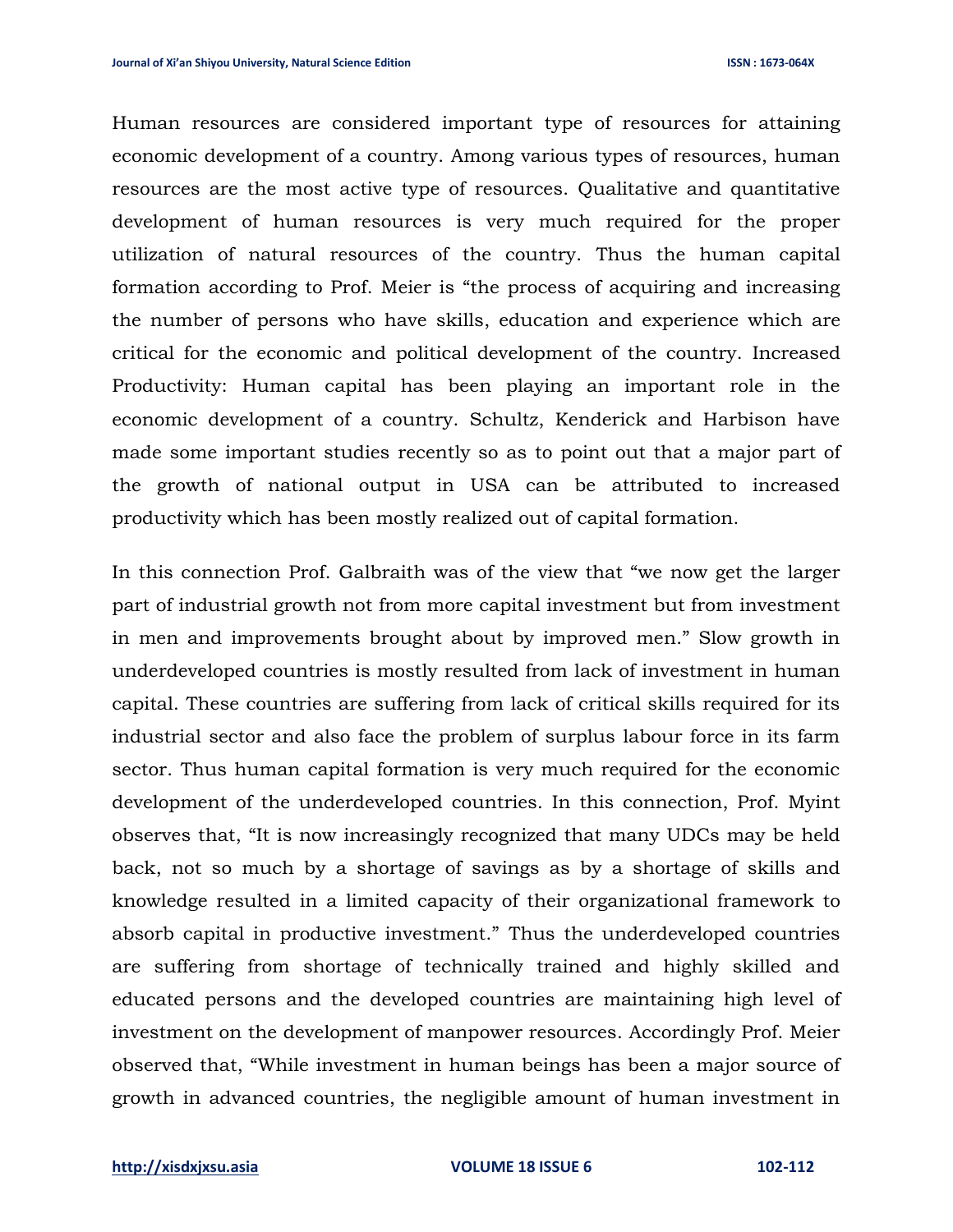UDCs has done little to extend the capacity of the people to meet the challenge of accelerated development." Thus in order to attain an all round development of the country, the human capital formation through adequate volume of investment on human development is very much important under the present context of development. As a result of human resource development, the production increases as the knowledgeable and skilled workers can make a rational use of all resources at their disposal. With the imparted knowledge, workers try to increase his output and income. Attainment of vocational skills helps the workers and all categories of manpower to earn higher level of income in various professions. The higher education and training at higher educational set up like college and universities usually enables workers to contribute liberally towards faster expansion of output in technical, engineering, machine building, accounting, management etc. Moreover, improved health facility can enhance physical capacity of workers. Thus all these factors positively contribute towards increased output.

#### **Addition to Productive Capacity:**

Human resource development in the form of human capital formation can make necessary addition to the productive capacity of a country in humorous ways. By upgrading the technological scenario along with improved knowledge and skill can modernize the production technologies and thereby can add to the productive capacity of the country in general. Transfer of technology from foreign countries can pave the way for adoption of modern technology into production and thereby can improve the productive capacities. Moreover, human capital formation can promote higher growth of the economy by adding physical stock of capital of the country.

#### Conclusion

In an ultimate discussion manpower is just like harbour and lighthouse which provides various guidelines ,suggestion and solution in all companies to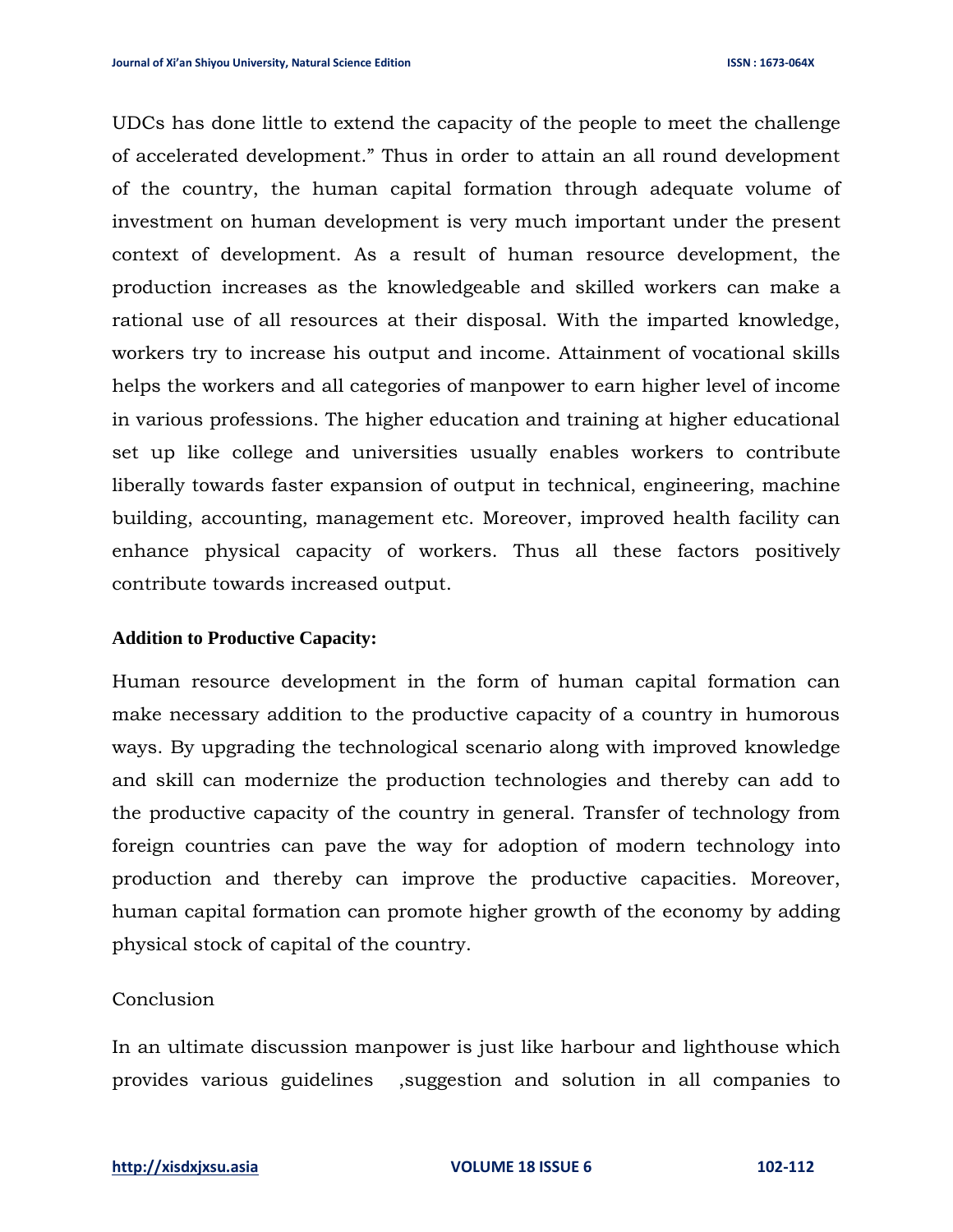operate and organise industries' growth and success ,without which nothing could be achieved in all walk of industries life because manpower is pillars and foundation therein successes ,merits ,victory ,developments, progress, employees welfares and other financial status are strongly determined and analysed ,through that social progress ,success in polity and transparency in administration would be achieved .Really working nature of employees in day and night has been as a great and mammoth success of the all companies' development, for get monthly salary ,annual bonus ,get appreciation fro management authority and develop company's financial profile this human resource is playing much more significant and peculiar one ,additionally both company and manpower are being together to achieve their dreamed and well designed objectives and strategy of getting more sales order and income from the customer's places.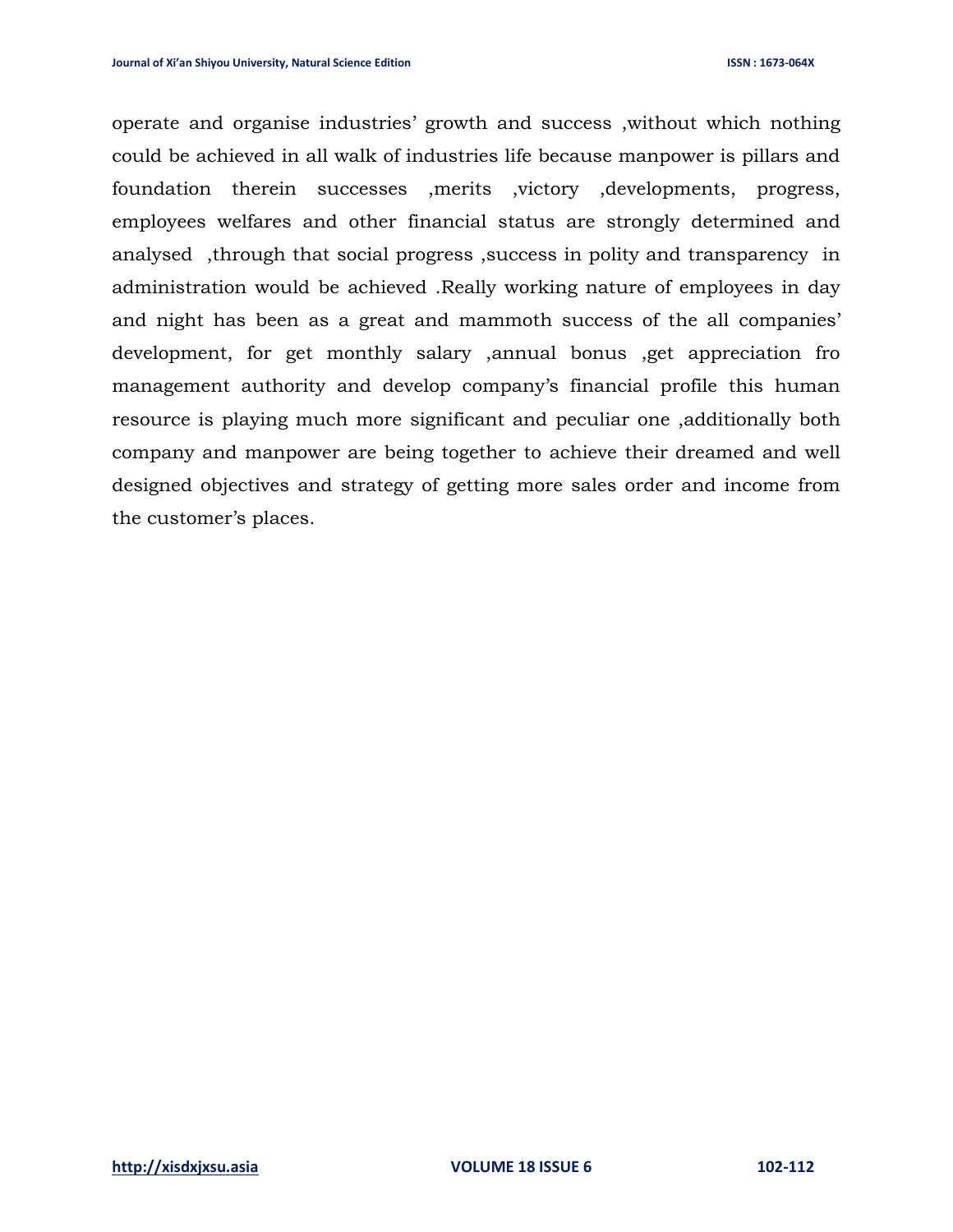## **Bibliography**

Ashok Kumar,(1991) Human Resource Development: An Interdisciplinary Approach, Anmol Publications, New Delhi.

Bandar, A. (1997). (1997). Self-efficacy: The Exercise of Control. New York: W.H.Freeman

Bansal, M.P"(1991) Human Resource Development in Public Enterprises, RBSA Publishers,]aipur.

Barber,(1997). "Recruiting Employees", Sage Publications, New Delhi.

Becker, B E and Gerhart, B (1996). "The Impact of Human Resource Management on Organizational Performance: Progress and Prospects," Academy of Management Journal, 39(4), 779-801.

Becker, B E; Huselid, M A; Pickus, P and Spratt, M (1997)."Human Resource as a Source of Shareholder Value: Research and Recommendations," Human Resource Management, 31(1), 39- 47

Betcherman, G., K. McMullen and K. Davidman (1998), Training for the New Economy: A

Synthesis Report, Canadian Policy Research Network, Ottawa, pp. 117

Bhatti, M. and Kaur, S. (2009). "The Role of Individual and Training Design Factors on raining Transfer." Journal of European Industrial Training. 34 (7), 656-672.

Birren, F. (1961). Color Psychology and Color Therapy: A Factual Study On The Influence OfColor On Human Life. New Hyde Park: New York: University Books.

Blume, B., Ford, J., Baldwin, and T., Huang, J. (2010). "Transfer of Training: A Meta-Analytic Review." Journal of Management. 36, (4), 1065-1105.

Boxall, P F (1992). "Strategic Human Resource Management: Beginning of a New Theoretical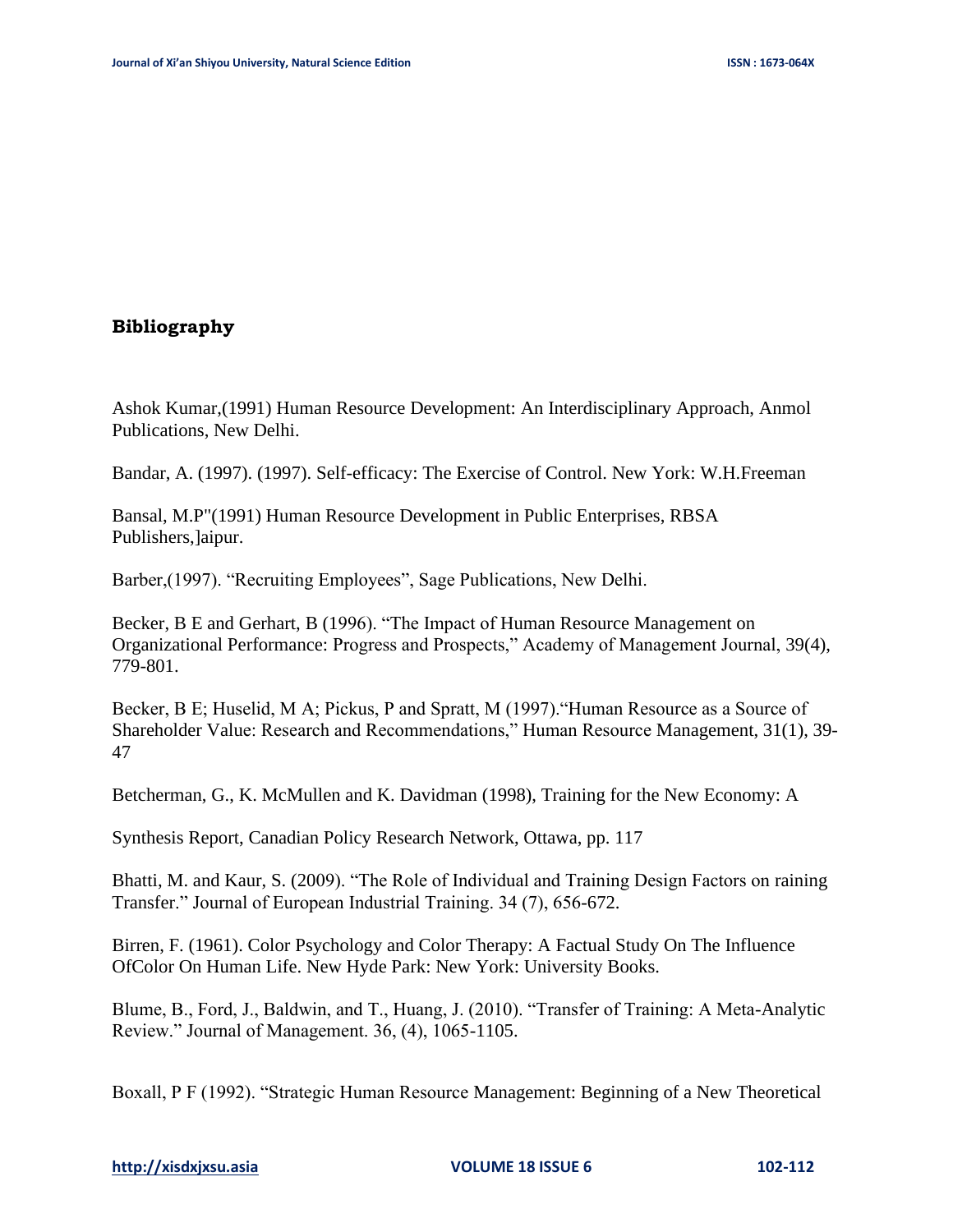Sophistication?"Human Resource Management Journal, 2(3), 60-79.Business Today (1996).

Broad, M. and J. Newstrom. (1992). Transfer of Training. Reading, Massachusetts: Addison-Wesley.

Broad, M., ed. (1997). Transferring Learning to the Workplace. Alexandria, Virginia: ASTD Publications.

Brown, T., and Mc Cracken, M. (2009). "Building Bridges To Understanding: How Barriers To

Training Participation Become Barriers to Training Transfer." Journal of European Industrial Training. 33 (6), 492-512.

Brown, T., and Warren, A. (2009). "Distal Goal and Proximal Goal Transfer of Training Interventions in an Executive Education Program." Human Resource Development quarterly.

Buckley, R and Calpe, J. The theory and practice of Training, kogan page Ltd. London. Co. of India, New Delhi.

Burke, L. and H. Hutchins. (2007). "Training Transfer: An Integrative Literature Review." Human Resource Development Review, 263-296.

Cascio, W. F. (1995). Whither industrial and organizational psychology in a changing world of work? American Psychologist, 50, 928–939

Cheng, E. and Hampson, I. (2008). "Transfer of Training: A Review and New Insights." International Journal of Management Reviews. 10 (4), 327-341.

Cheng, E. and Ho, D. (2001). "A review of transfer of training studies in the past decade." Personnel Review, 30, (1), 102-118.

Coolidge, Frederick, L. (2000). "Statistics: A Gentle Introduction", Sage

Dierdorff, E., Surface, E., and Brown K. (2010). "Frame of Reference Training Effectiveness: Effects of Goal Orientation and Self-Efficacy on Affective, Cognitive, and Skill-Based Transfer Outcomes." Journal of Applied Psychology. 95 (6), 1181-1191.

Ford, L. (2009). "Improving Training Transfer." Industrial and Commercial Training. 41 (2), 92- 96.

Frisque, D., and Kolb, J. (2008). "The Effects of an Ethics Training Program on Attitude, Knowledge, and Transfer of Training of Office Professionals: A Treatment and Control-Group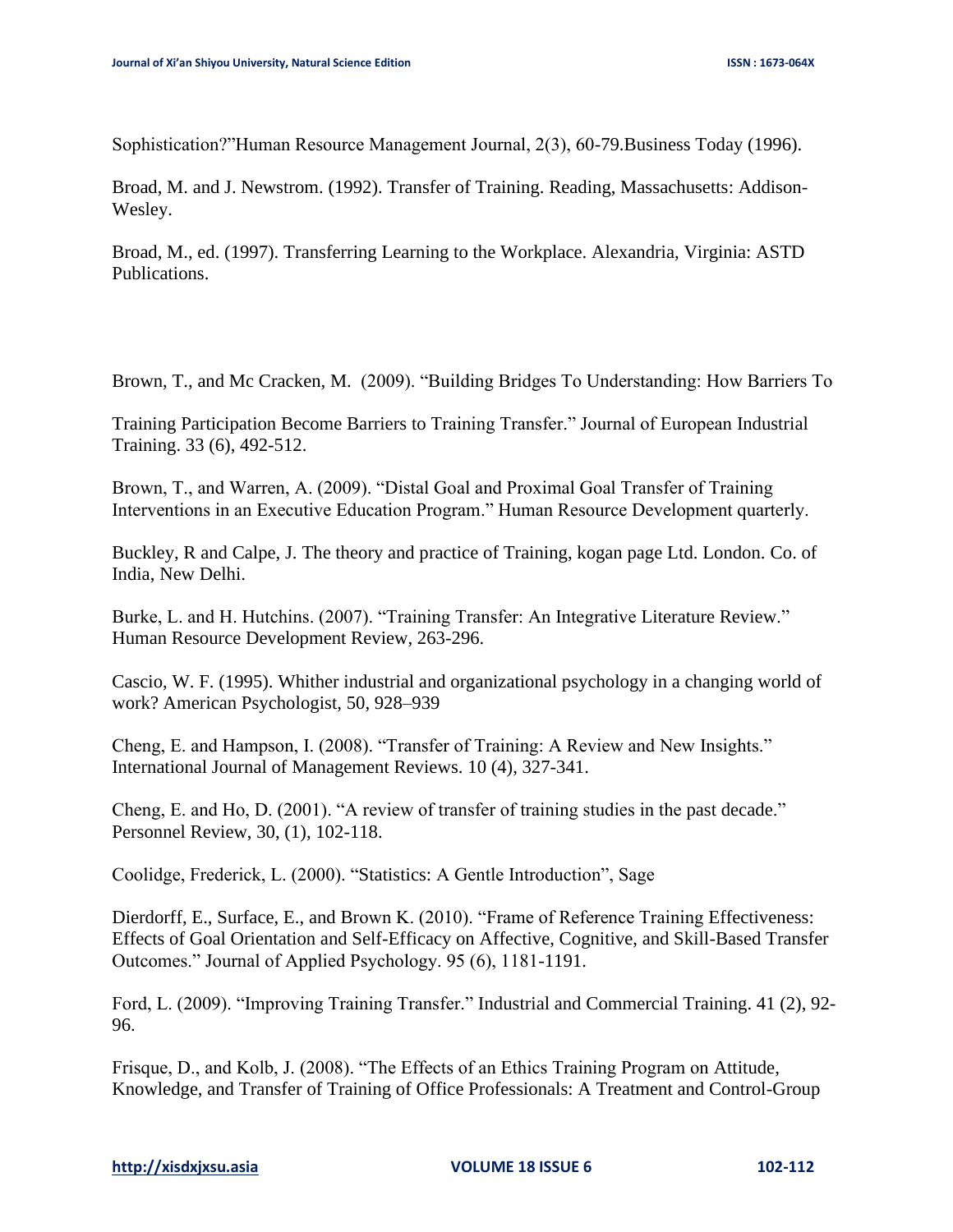Design." Human Resource Development Quarterly. 19 (1), 35-53.

Gegen further, A., Festner, D., Gallenberger, W., Lehtinen, E., and Gruber, H.(2009)."Predicting Autonomous and Controlled Motivation to Transfer Training." International Journal of Training and Development. 13 (2), 124-138.

Gilley, J., Eggland, S., & Gilley, A. (2002). Principles of Human Resource Development. New York: Basic Books.

Gravina, N., and Olson, R. (2009). "Behavioral Self-Monitoring: A New Way To Transfer Training." T+D. 63 (5) 18.

Guest, D E (1991). "Personnel Management: The End of Orthodoxy?" British Journal of Industrial Relations, 29(2), 137-156.

Guest, D E (1993). "Current Perspectives on Human Resource Management in the United Kingdom," in Brewster (ed.), Current Trends in Human Resource Management in Europe, London: Kogan Page.

Guest, D E (1999). "Human Resource Management: The Worker's Verdict," Human Resource Management Journal, 9(3), 5-25.

Hamel, G and Prahalad, C K (1991). "Strategic Intent, "Harvard Business Review, May-June,67, 79-91.Handbook of Qualitative Research (IInd eds.) Sage Publications, New Delhi.

Hanekom, S.X. (1987). Public Policy: Framework and instrument for action. Pretoria: Macmillan.

Fuseli, M A (1993). "Essays on Human Resource Management Practices, Turnover, Productivity and Firm Performance," unpublished doctoral dissertation, Buffalo: State University of New York.

Huselid, M. A. (1995) the impact of human resource management practices on turnover, productivity and corporate financial performance, Academy of Management Journal, 38(3), 635- 672

Hutchins, H. (2009). "In the Trainer's Voice: A Study of Training Transfer Practices." Performance Improvement Quarterly. 22 (1), 69-93.

Hutchins, H., and L. Burke. (2007). "Identifying Trainers' Knowledge of Training Research Findings – Closing the Gap between Research and Practice." International Journal of Training and Development, 11 (4), 236-264.

Ichniowski, C (1990). "Manufacturing Businesses," NBER working paper series no.3449, National Bureau of Economic Research, M A: Cambridge.